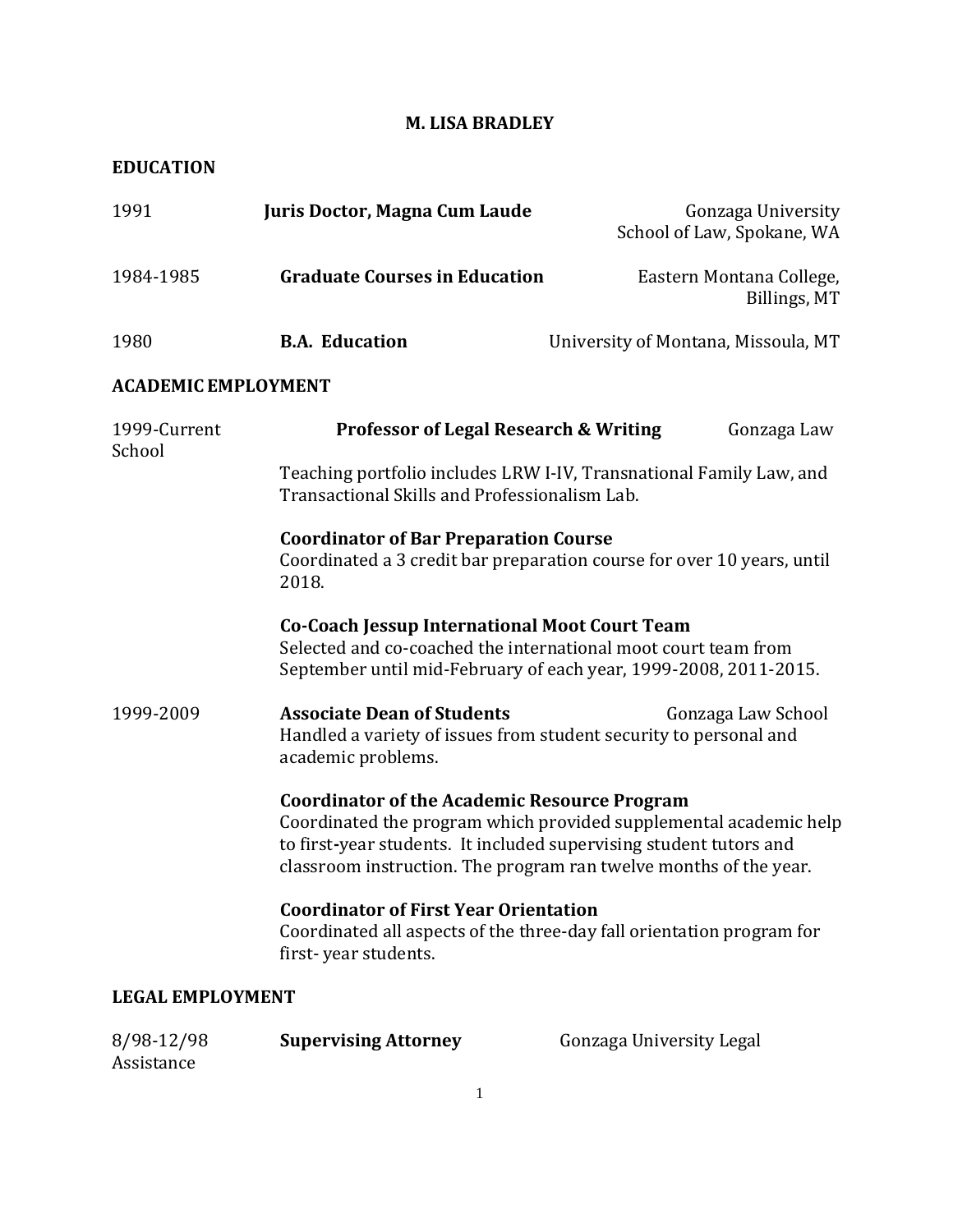Supervised legal interns in case preparation, legal argument, legal writing, and procedure on a wide variety of cases, including civil matters, domestic relations, and business law. Prepared pleadings and argued cases when interns were unavailable.

- 1996–2000 **Sole Practitioner** M. Lisa Bradley, P.S., Spokane, WA Private law practice with a focus on domestic relations including guardian ad litem matters. Practice included investigation of custody issues and competency in guardianship matters. Cases required drafting of detailed reports and pleadings, legal research, recommendations to the court, and oral argument.
- 1991-1996 **Associate Attorney** Connelly & Connelly, P.S., Spokane, WA Managed personal caseload of domestic relations with some elder law and personal injury matters.

#### **PRESENTATIONS, CONFERENCES, AND PUBLICATION**

*Teaching Abroad: Opportunities and Challenges,* 2019 Biennial ALWD Conference, Suffolk University School of Law, Boston, Mass., May 29-31, 2019.

*Explaining the Use of Technology in the Law School Classroom*, Institute for Law Teaching & Learning, Spokane, Washington, June 18-19, 2018.

*Developing Writing & Research Skills from Orientation to Graduation,* LWI One-Day Workshop, Golden Gate University, San Francisco, California, Dec 1, 2017.

*Incorporating Contemporary Literature in the Legal Writing Curriculum,* Rocky Mountain Legal Writing Conference, Arizona State University School of Law, Phoenix, Arizona, March 10-12, 2017.

*Innovative Methods to Pursue Social Justice through Classroom Curriculum and Clinical Experience*, SALT Teaching Conference, Chicago, Illinois, September 30-October 1, 2016, copresentation.

*Incorporating Social Justice into the Legal Writing Curriculum*, 17th LWI Biennial Conference, Portland, Oregon, July 10-13, 2016, co-presentation.

*Critiquing Workshop*, 17th LWI Biennial Conference, Portland, Oregon, July 10-13, 2016.

*Renewing Our Spirit in 2016 and Beyond*, Rocky Mountain Legal Writing Conference, University of Arizona School of Law, Tucson, Arizona, March 18-19, 2016, co-presentation.

*Beginners Need the Basics*, Rocky Mountain Legal Writing Conference, University of New Mexico School of Law, Albuquerque, New Mexico, March 6-7, 2015, co-presentation.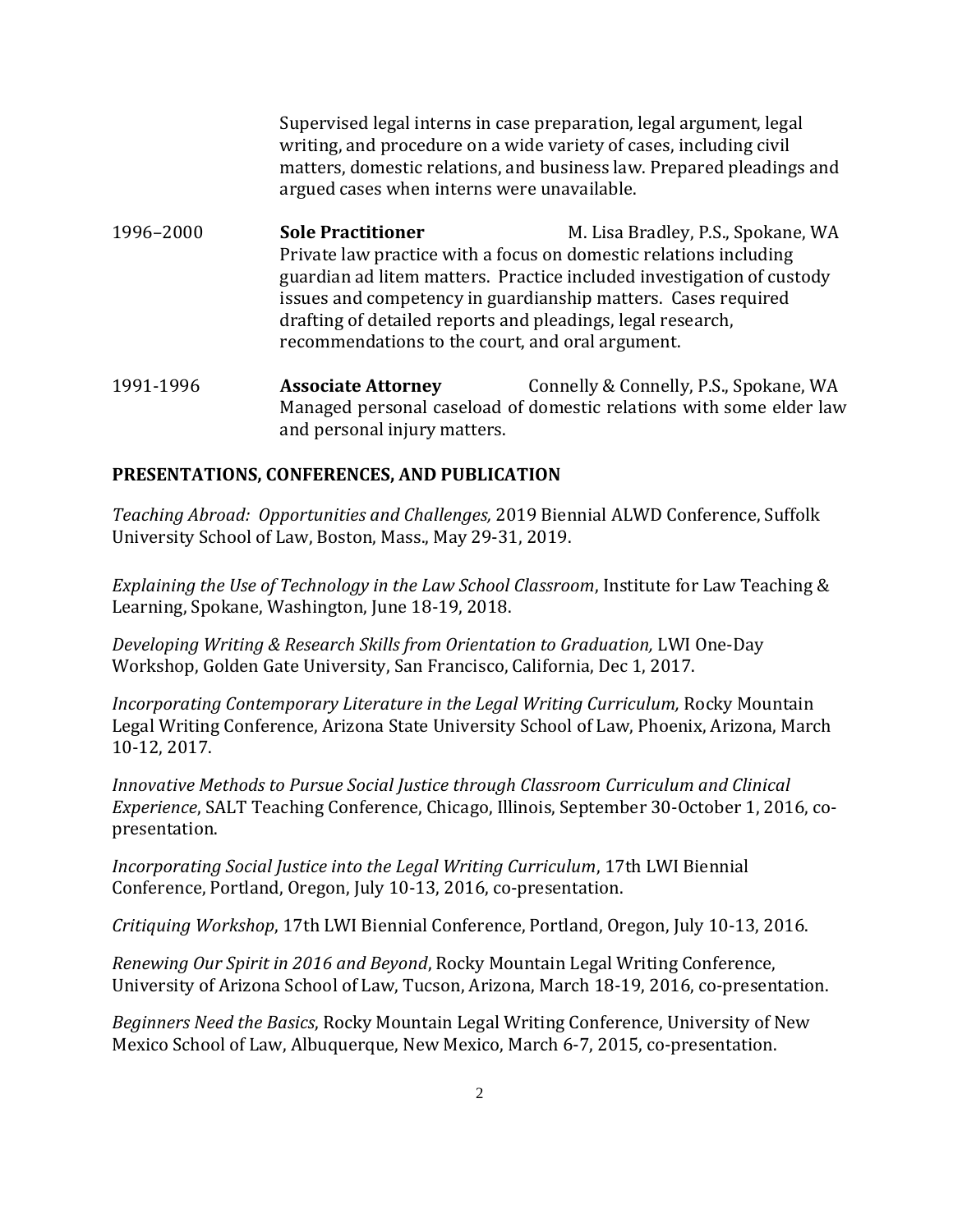*Disability Rights & The Bar Exam Application,* Panel Discussion, Gonzaga University Law School, April 23, 2014.

*The Transformers Meet the Running of the Bulls: Teaching and Assessing Legal Research Skills in 2014,* Rocky Mountain Legal Writing Conference, Boyd School of Law, Las Vegas, Nevada, March 28-29, 2014, co-presentation.

*The Evolving Legal Writing Classroom: Benefits of a Menu-Option for a Capstone Legal Writing Course*, LWI One-Day Workshop, Sandra Day O'Connor College of Law, Arizona State University, Tempe, Arizona, December 6, 2013.

National Conference of Bar Examiners: *Preparing for the Bar Exam*, Fluno Center, Madison, Wisconsin, October 3-5, 2013.

*Teaching, Critiquing, Encouraging: Creative Class Ideas for the First Semester*, LWI One-Day Workshop, James E. Rogers College of Law, University of Arizona, Tucson, Arizona, December 7, 2012.

*Incorporating Writing Skills into Doctrinal Courses*, Rocky Mountain Legal Writing Conference, Sandra Day O'Connor School of Law, Arizona State University, Phoenix, Arizona, March 2012, co-presentation.

*Ethics: Hypotheticals on Family Formation*, Family Formation, Finances & Formalities: Current Ethical & Legal Issues in GBLT Law, Spokane, Washington, November 18, 2011.

*Transactional Skills: Keeping it Short, Quick, and Diverse*, Central States Regional Legal Writing Conference, Chicago, Illinois, September 16-17, 2011.

*Implementation of Collaborative Assignments*, 19 Perspectives: Teaching Legal Res. & Writing 186 (2011) (publication).

*Putting Theory into Practice: Re-Structuring the Legal Writing Curriculum to Reflect the Realities of the Law Firm Collaborative Writing Model,* SALT Conference, Honolulu, Hawaii, December 10-11, 2010, co-presentation.

*Of Rubrics and Margins Notes: Assessing Students Over Time (A Roundtable Discussion of Uses and Expectations)*, Rocky Mountain Regional Legal Writing Conference, Tucson, Arizona, March 19-20, 2010.

*From the Traditional to the Technological in Today's Legal Research Class,* Southeast Regional Legal Writing Conference, Gulf Port, Florida, September 11-12, 2009.

*The LWI Plagiarism Webpage,* Rocky Mountain Legal Writing Conference, Sandra Day O'Connor College of Law, Arizona State University, Tempe, Arizona, March 13-14, 2009.

*Ethics in Law School*, Rocky Mountain Regional Legal Research and Writing Conference, Salt Lake City, Utah, March, 2008.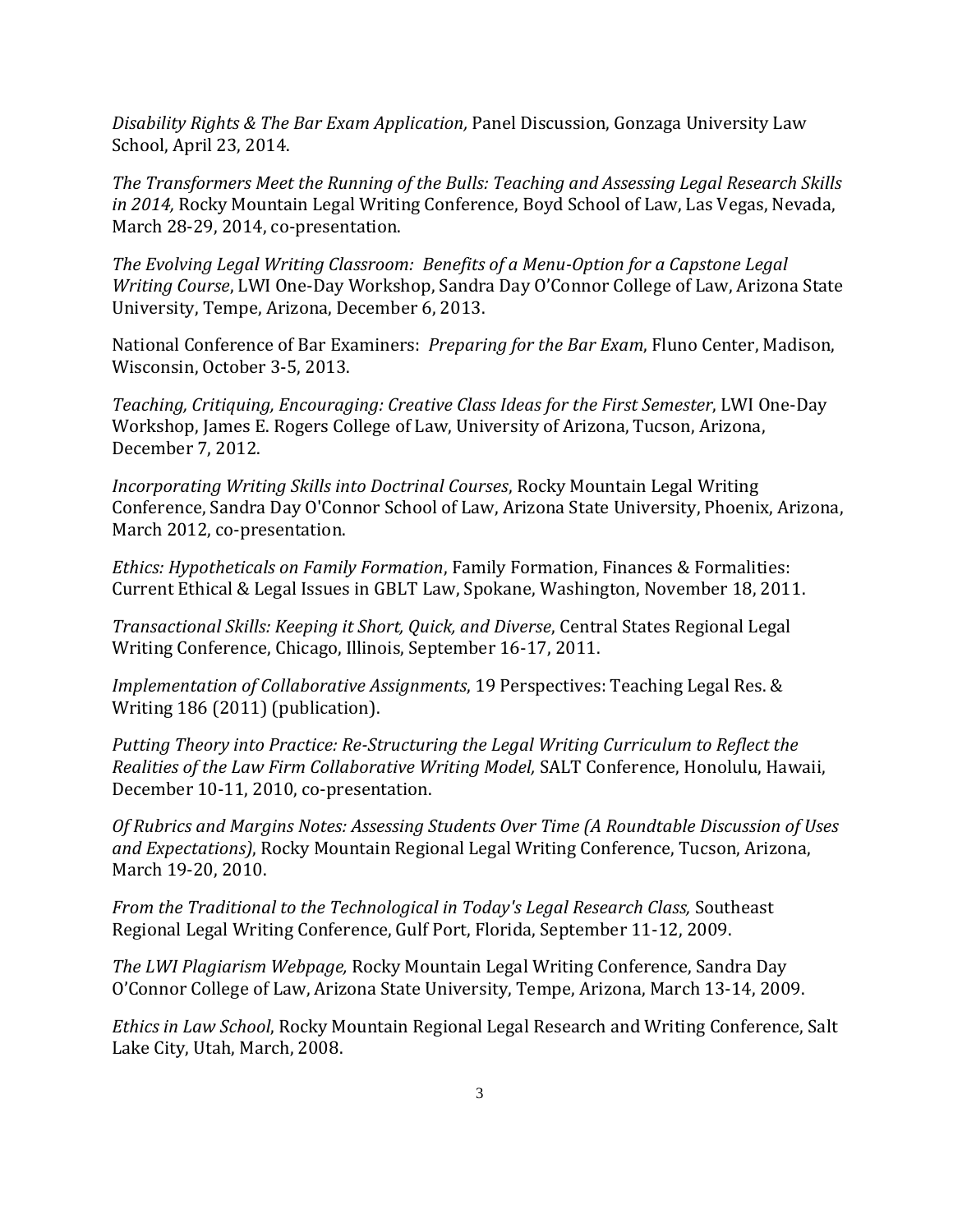*Case Analogy and Distinction Workshop*, Southeastern Regional Legal Research and Writing Conference, Ft. Lauderdale, Florida, September 2007.

*Three Step Approach to Teaching Case Synthesis*, Northwest Regional Legal Research Writing Conference, Spokane, Washington, August 2007, co-presentation.

*Case Analysis*, Rocky Mountain Regional Legal Research and Writing Conference, Las Vegas, Nevada, March 2007.

*Plagiarism Workshop*, Rocky Mountain Regional Legal Research and Writing Conference, Tucson, Arizona, March 2006.

# **PROFESSIONAL COMMITTEES**

### **National**

LWI: Global Legal Writing Skills Committee 2018-present AALS: Status Task Force Committee 2016-2018 LWI: One-Day Workshop Committee 2014-2016 LWI: Outcome Measures & Assessment Resource Committee 2012-2014 LWI: ABA Standards Implementation Committee 2010-2012 LWI: Plagiarism Committee Chair 2008-2010 LWI: Plagiarism Committee 2006-2008

# **State**

Washington State Bar Association: Editorial Advisory Board 2008, Co-Chair 2009-2010

Washington Pattern Jury Instruction Committee, 2018-Present

# **Academic**

Law School Foundation, 2016-Present

1L Workshop Committee, Chair 2016-2018; 2018-2019

Faculty Senate, 2014-2016; 2016-Present

Academic Affairs Committee, 2009-2010; Chair 2010-2012, 2015-2016, and fall 2017; 2018- Present

Diversity Committee, 1999-2008; 2018-2019

Ad Hoc Law-Med School Committee, 2016-2018

Promotion, Retention, and Tenure Committee, 2014-2016; Chair 2015-2016; 2016-2018

Clinic Committee, 2015-2016

Two-Year Program Ad Hoc Committee, 2013-2014